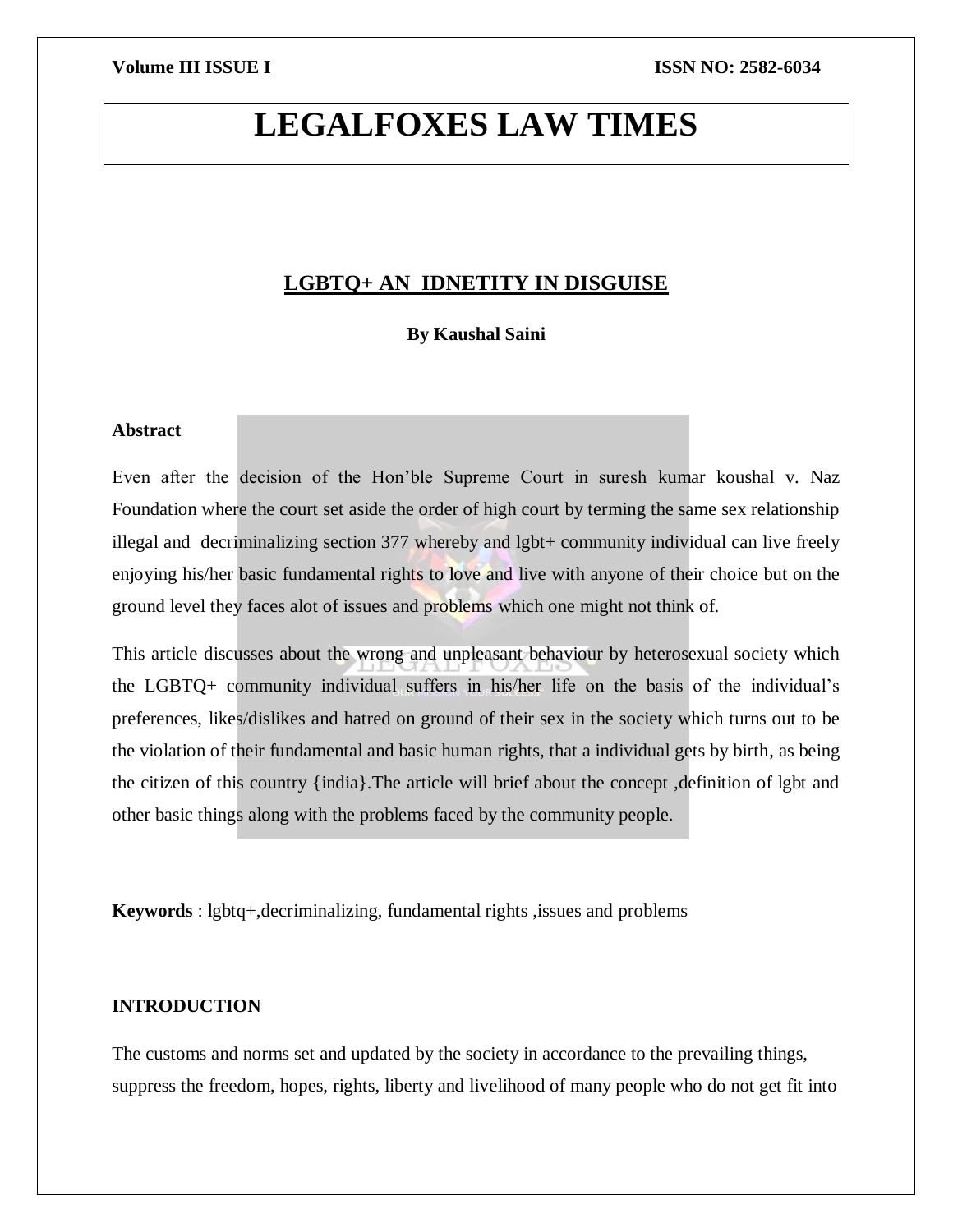the matrix of the society. People around the globe suffer alot of voilence , hatred, inequality, discrimination and sometimes torture, even realization because of their sexual preferences, on the terms that who they love, how they present themselves , how they believe to be or how they think that who they are. The LGBTQI+ Community has suffered and is suffering a lot for their existence in the society. There should be no abuse or discrimination on the integral aspects of sexual orientation and gender identity of an individual. The Homophobic and trans-phobic violence and unfairness are a serious mess in which the basic and general rights of a person get hampered and also the hardship towards fundamental rights such as right to have a family and privacy is hindered.

More or less universally, mankind undergo ferocity, bigotry  $\&$  infraction of their cardinal integrity in the form of murder, molestation , oral or bodily assault, irrational detention, refusal of right of gatherings , articulation and pronouncement, also the discrimination on the spherical aspects of education, medical employment etc. by the virtue of peoples real or recognized sexual preferences or orientation and gender identification that leads towards the helpless and unprotected mankind. This was with regard to the elders but the children who faces alot of ordeals at the tender age of their childhood is really painful and are hard to digest and also children becomes the soft targets to the ordeals due to their young age , physique ,lack of knowledge of good or bad touch which happens to give rise to the basic human right abuse due to which they suffer social stigma that disturbs them mentally as they are being pronounced in such ways to which they are not known like bullying by not so good names, verbal and physical harassment. Family exclusion and assaults are very common in india with the children belonging to lgbtq community. In practice, through ways that suit those in the heterosexual majority or those whose gender identity and gender position correspond to roles for men and women sex, parents commonly induce their children to undergo multiple reparative therapies in attempt to transform their sexual orientation or gender identity, which is deemed child abuse . All of these unjust behaviours and acts of violence have a negative impact on the physical and mental health of the Lgbtqia+ community, and perhaps an alarming rate of suicidal ideation, addictive behaviours, drugs misuse, HIV, and sexually transmitted infections. Despite the seriousness of the situation, this critical problem has received little coverage.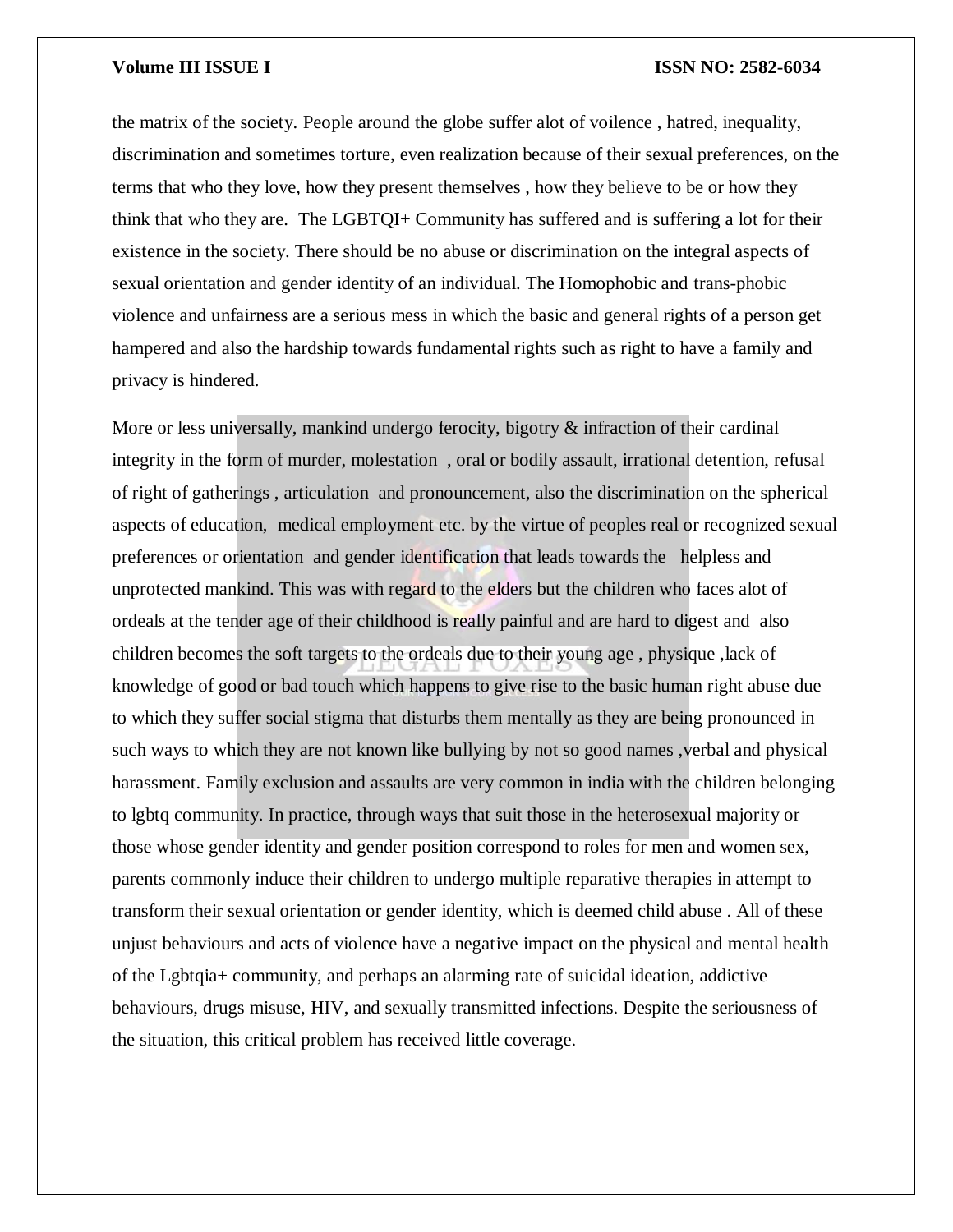### **CONCEPT OF LGBT**

 $\overline{\phantom{a}}$ 

Previously, the word "GAY" was used to refer to the LGBTO community, although it is now believed that it does not accurately reflect the whole community. This community's members vary from one another based on their gender identity and sexual orientation. When we speak about sexuality that does not have an extensive overview, it is generally thought of as a person's sexual desire or expression towards someone of the opposite gender. However, this is not entirely correct. In general, there are various forms of sexuality. It is not appropriate for people to just have sexual preference against the opposite gender. There are people who have it in various ways, for the same sex or of both sexes. And people who tends of experiencing different sexualities based on their genders are regarded as a part of the LGBTQ+ community. There are only a few of the terminology used to describe sexual orientation, as well as gender identity and expression. A cautionary note is that one should avoid imposing any of these phrases on others. Allow others to identify themselves in ways that make them feel safe and genuine for themselves.

### **UNDERSTANDING THE TERM LGBTQ+ FOXES**

People sometimes use the term LGBTQ+ to refer to all of the identities represented by the acronym "LGBTTTQQIAA":

Which implies to be Lesbian, Gay, Bisexual, Transgender, Transsexual, 2/two spirit, Queer, Questiong, Intersex, Asexual, Ally and the + sign undertakes pansexual , agender , gender queer , Bigender , pangender , gender variant.

LGBTQ is the more widely used word in the world, perhaps because it is easier to remember LGBTQ2+, people can also be referred to as members of the "Queer Community" or "Rainbow Community." This initialism and its associated words are constantly changing, so memorising the entire list is not preferred. The most important thing is to be courteous and to use words that people like.<sup>1</sup>

<sup>1</sup> Definition meaning of lgbt available at: https://www.usatoday.com/story/news/2017/06/15/lgbtq-glossaryslang-ally-learn-language/101200092/(visited on 18 april 2021).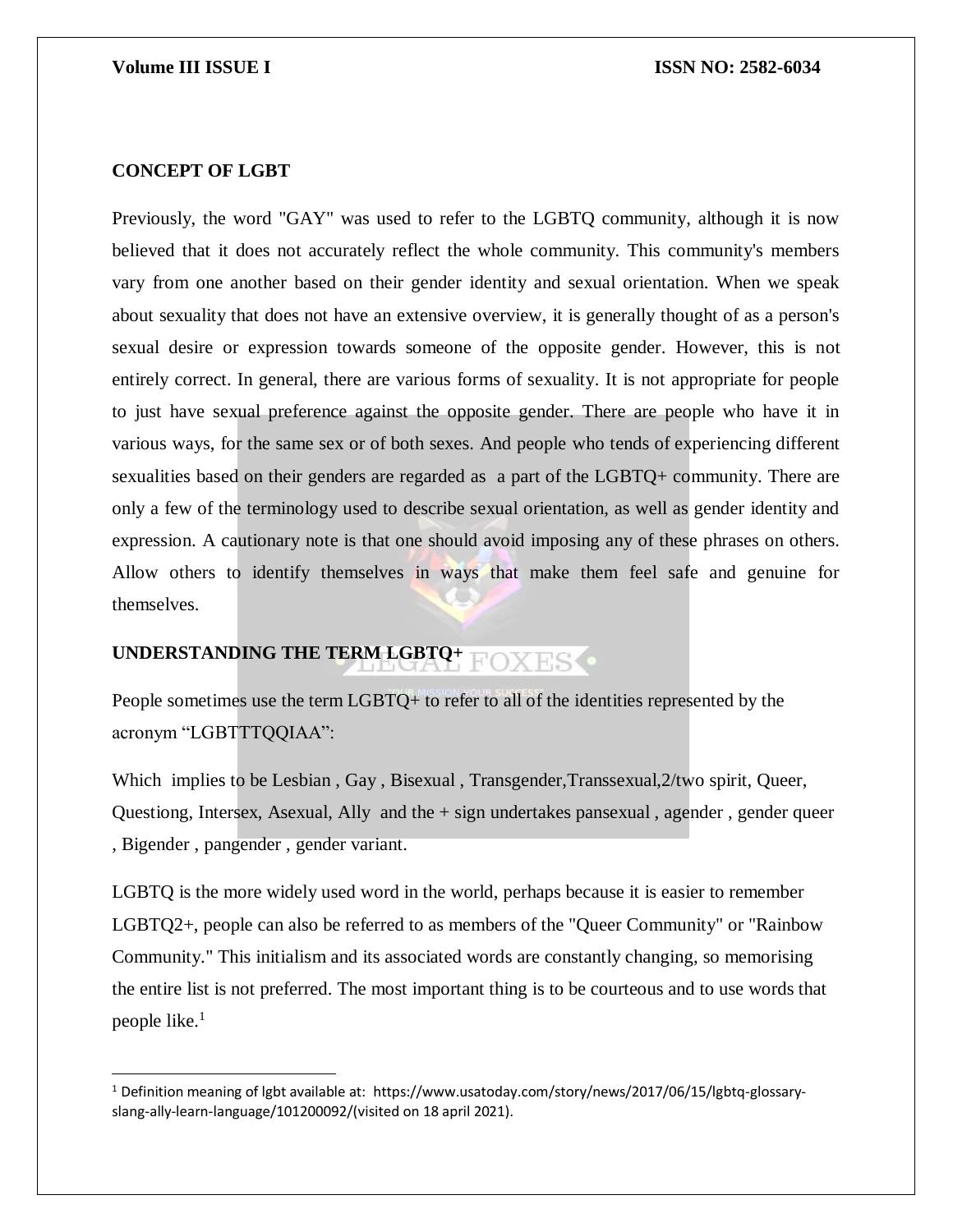### **WHAT IS A PRIDE**

Pride is a positive emotional response or attitude toward something that has a close relationship to oneself because of its relative benefits. Oxford defines it as "the trait of having an unduly high opinion of oneself or one's own importance," among other things. This could be tied to one's own qualities or accomplishments, favourable traits of friends or family, or one's country. Pride, as opposed to false pride or narcissism, is defined by Richard Taylor as "the justifiable love of oneself." Similarly, St. Augustine defined it as "love of one's own excellence", while Meher Baba referred to it as "the exact feeling through which egoism develops."

Pride rather than shame or societal stigma, is the dominating attitude that fuels most LGBT rights initiatives.

Pride takes numerous forms from dreamlike marches to film screenings and debates and is a time to celebrate those who are stigmatised by narrow ideas of what it means to be a man or a woman. Depending on where you are, events are planned throughout the year. In the Americas and Europe, the season normally begins in June, whereas Pride season in South Africa lasts from February to March.

Pride honours the LGBTI movement in all of its diversity and raises awareness of the need to respect and safeguard LGBTI rights.

The first Pride Parade in India, called the Kolkata Rainbow Pride Walk, was conducted on July 2, 1999, and it is also the oldest Pride march in South Asia. Despite participation from other places such as Mumbai and Bangalore, there were only approximately 15 people in total, none of them were women.

It is thought that the march, also known as the Friendship Walk, was chosen to take place in Kolkata because of its rich history and close ties to numerous human rights movements, including feminist, Dalit, disability, and child rights. This is analogous to why Stonewall happened so close to New York City as well as the fact that the world's first pride march was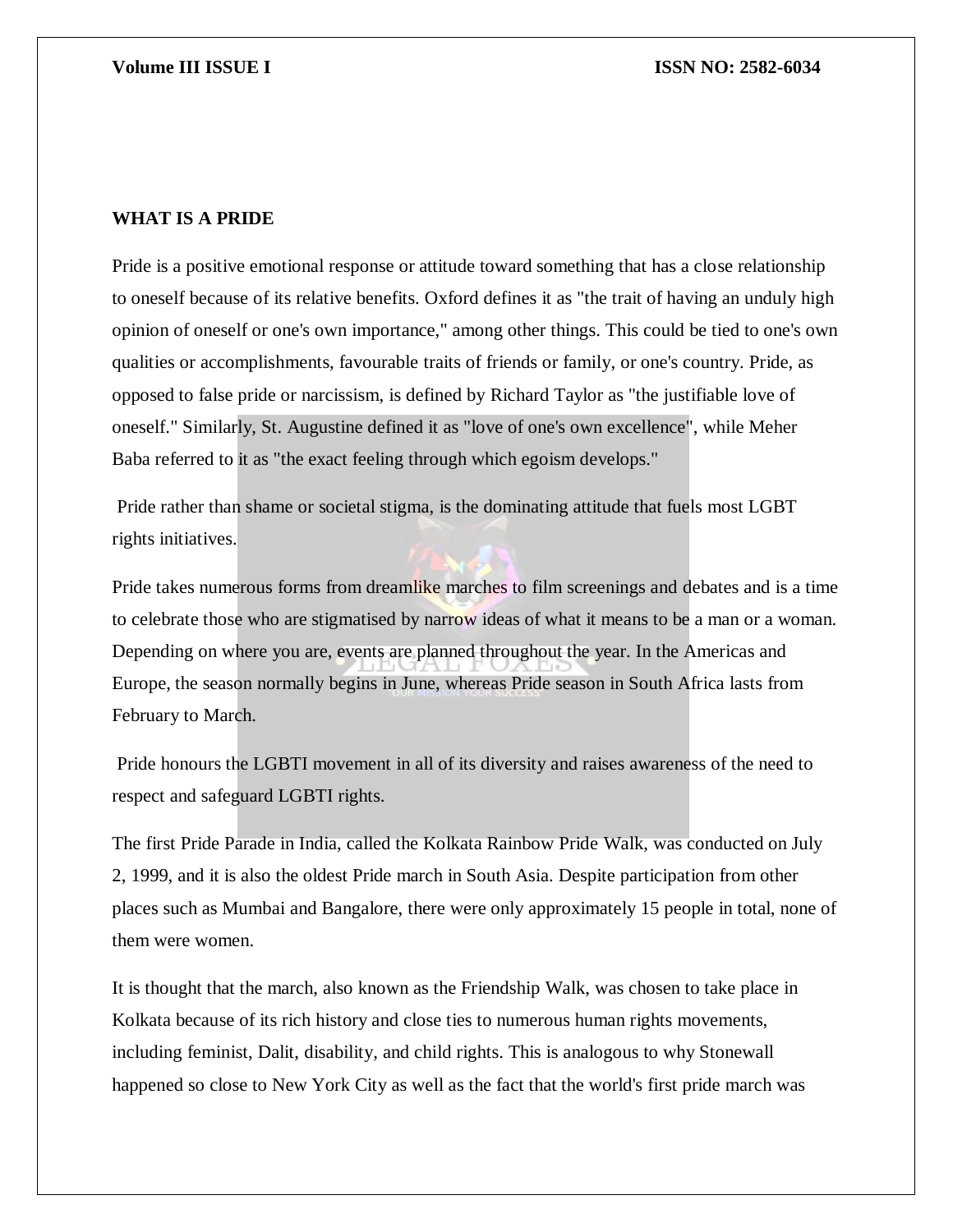staged there in the late 1960s.This demonstrates how Pride benefits from its interconnectedness. Another example is how Pride Parades in India often include caste-related debate and demonstrations.

It's been 20 years until the Rainbow Pride Walk in Kolkata in 1999. Pride Parades are being held in more than 21 Indian cities.

### **SEX AND GENDER**

Before we can understand the concept of third gender, we must first comprehend what the terms Sex and Gender means. Is there a distinction between the two, or are they interchangeable?

However, there is no specific definition for these two words, and they have been used interchangeably for a long time. They have been used identically or as synonyms for each other. Furthermore ,as the society is changing , as well as growing it is becoming more acceptable and tolerant of the LGBTQ community.People from this community are also stepping out in the open and discussing their sexuality, accepting their gender identity, and speaking out for their legal rights. As a result, people are now aware and are understanding the distinction in between the phrases Sex and Gender.

## LEGAL FOX

Basically, sex is a biological term that refers to the biological differences that distinguish humans as male or female. Gender, on the other hand, relates to a person's sexual identity or sexual orientation. It depicts a human being's position in society or how a person individually identifies himself in terms of sexuality. People whose gender identification does not align or line up with their biological sex, or who are intersex, are regarded both male and female, or neither male nor female, and are considered to be members of the LGBTQ community.

### **CONNOTATION OF 3rd GENDER**

Previously, there were only two legally recognised genders in India: male and female. However, the supreme court of India has officially recognised a third gender as "Other." People, regardless of gender, have the right to legally register as third gender. Because sex refers to a human being's biological identity, whether he or she is male or female, but gender is a state of mind, which indicates how a person considers or believes himself to be. As a result, 3rd gender is a broader word for everyone whose gender identity does not correspond to his or her sex. It does not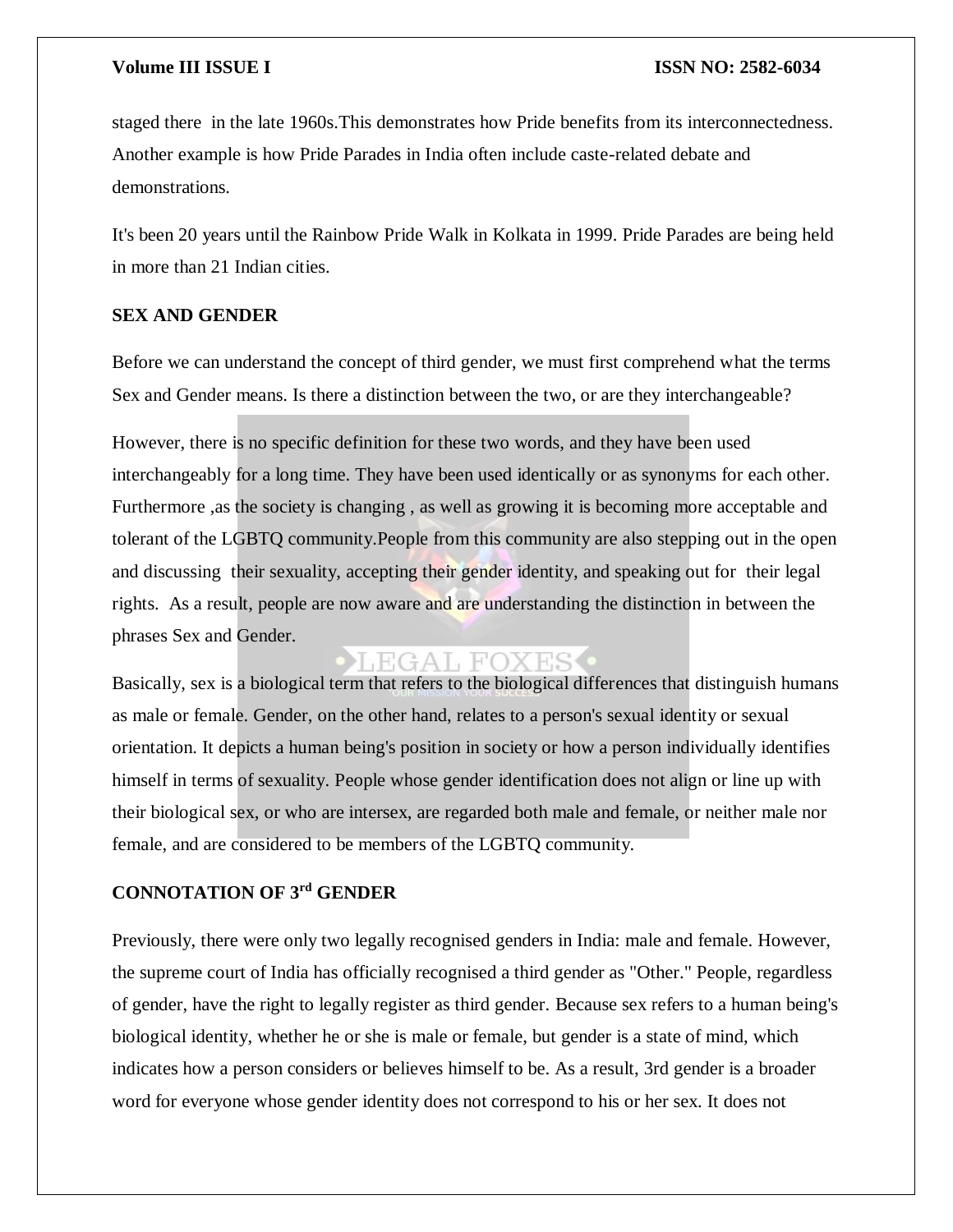include homosexuals and lesbians, but rather all those whose gender identity and sex are different, such as transgender, transvestites , and others, as well as those who choose sex reassignment surgery (SRS) to correct their sex and gender identity.

### **HOMOSEXUALITY MEANING**

There is no such thing as a thorough definition of homosexuality. Sexuality cannot be described in a single way: diverse types of sexuality are experienced by various people at different times.

Some people have it since childhood, but others became homosexuals after living as heterosexuals for a significant amount of time. As a result, people describe homosexuality in a variety of ways. In general, it refers to sexual attraction toward the same gender, such as a man being sexually attracted to another male or a woman being sexually attracted to another woman. Homosexuality is defined as "an enduring pattern of emotional, romantic, and/or sexual attraction" to individuals of the opposite sex. "It also refers to a person's sense of identity based on those attractions, related behaviours, and involvement in a community of individuals who share those attractions," according to the definition.

Although no single theory on the origins of sexual orientation has gained general acceptance, experts prefer biologically-based explanations. There is far more evidence supporting nonsocial, biological explanations of sexual orientation than social causes, particularly in men. There is no substantial evidence to show that parenting or early life experiences influence sexual orientation. While some people believe that homosexual activity is unnatural, scientific study demonstrates that homosexuality is a normal and natural variation in homosexuality and is not a source of harmful psychological impacts in and of itself.

The most popular adjectives for homosexuals are lesbian for females and gay for males, though the word gay also could refer to both homosexual males and homosexual females. For a number of reasons, including many gay and lesbian people not boldly identifying as such due to prejudice or discrimination such as homophobia and hetero-normativity.

### **Different parameters of homosexuality –**

**Identity**-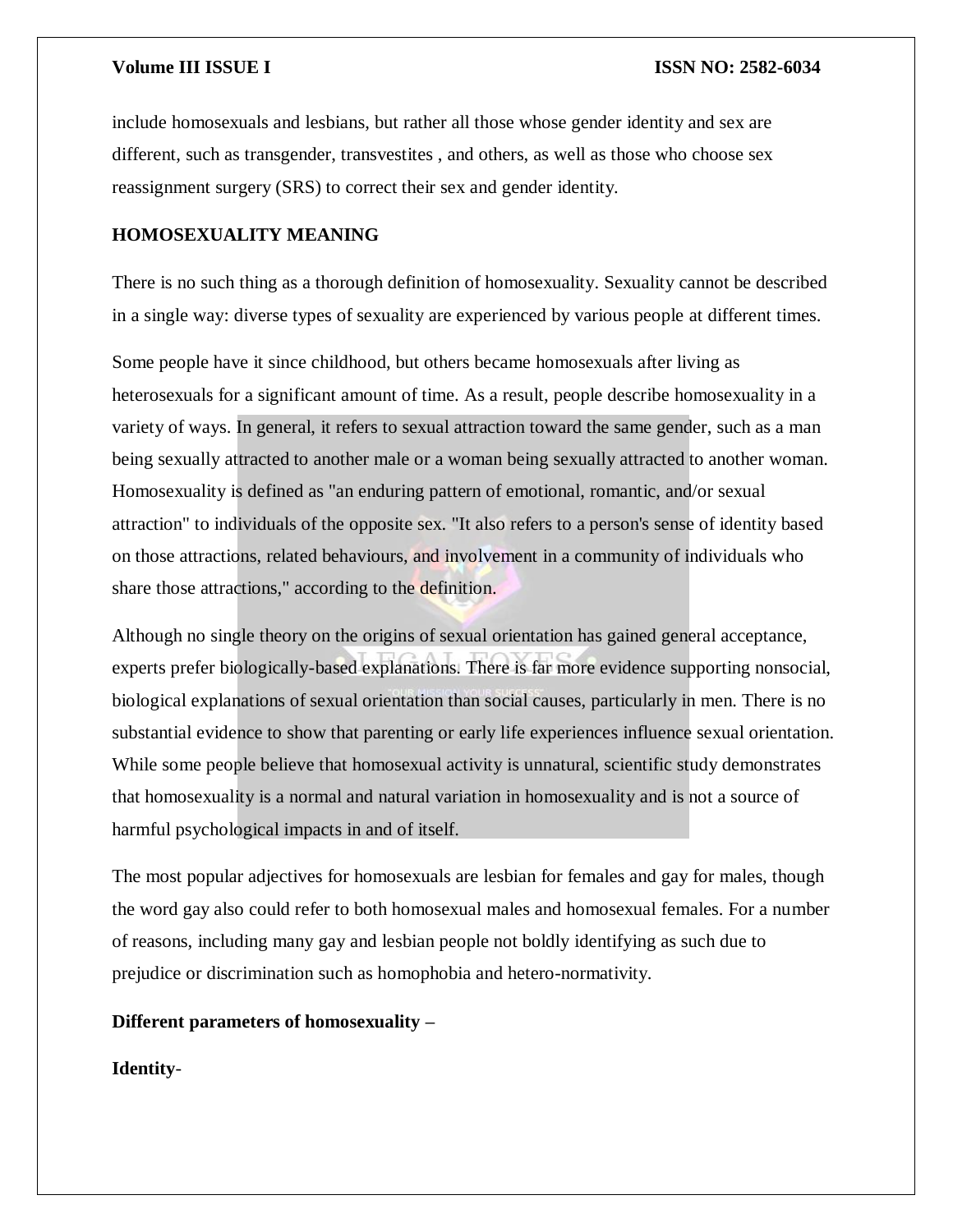People in society are very eager to label everything, and this is especially true when it comes to identity. People label others based on their sexual identity, as well as themselves, and thus differentiate themselves from others. There is a label given to individual whose gender identity differs from their sexual identity, and this is the LGBT community.<sup>2</sup>

### **Feelings-**

It is apparent that various persons have different feelings and emotions, and as a result, they describe homosexuality differently. Some describe it as a powerful and constant emotion, while others describe it as faded. Some people are drawn to someone sooner, while others are drawn to someone later. Some people experience the same sex attraction after a specific incident, whereas others experience it from the beginning. But one thing is certain: feelings vary and no one can control them, thus individuals cannot choose between being homosexual or heterosexual because it happens spontaneously.

### **Lifestyle-**

Homosexuality can vary based on one's lifestyle. Sometimes people are surrounded by homosexuals and feel a strong connection and sense of belonging to them, leading them to identify as homosexuals. Some people have been in a relationship with another gay without feeling sexually attracted to him, but they eventually acquire such feelings. As a result, a person's way of life might also be a cause of homosexuality.

### **Behaviour-**

People's behaviours vary, which adds to the diversity. Many persons experience same-sex desire but do not engage in homosexual actions, whereas others experience heterosexuality yet engage in homosexual actions. There are many people who are in heterosexual relationships, married, and have children, but feel an attraction to the same sex. As a result, behaviour can vary, as does the definition of homosexuality.

### **Other parameters**-

 $\overline{\phantom{a}}$ 

<sup>2</sup>Meaning of homosexuality available at: https://www.exodusglobalalliance.org/whatishomosexualityp95.php (visited on 19 april 2021)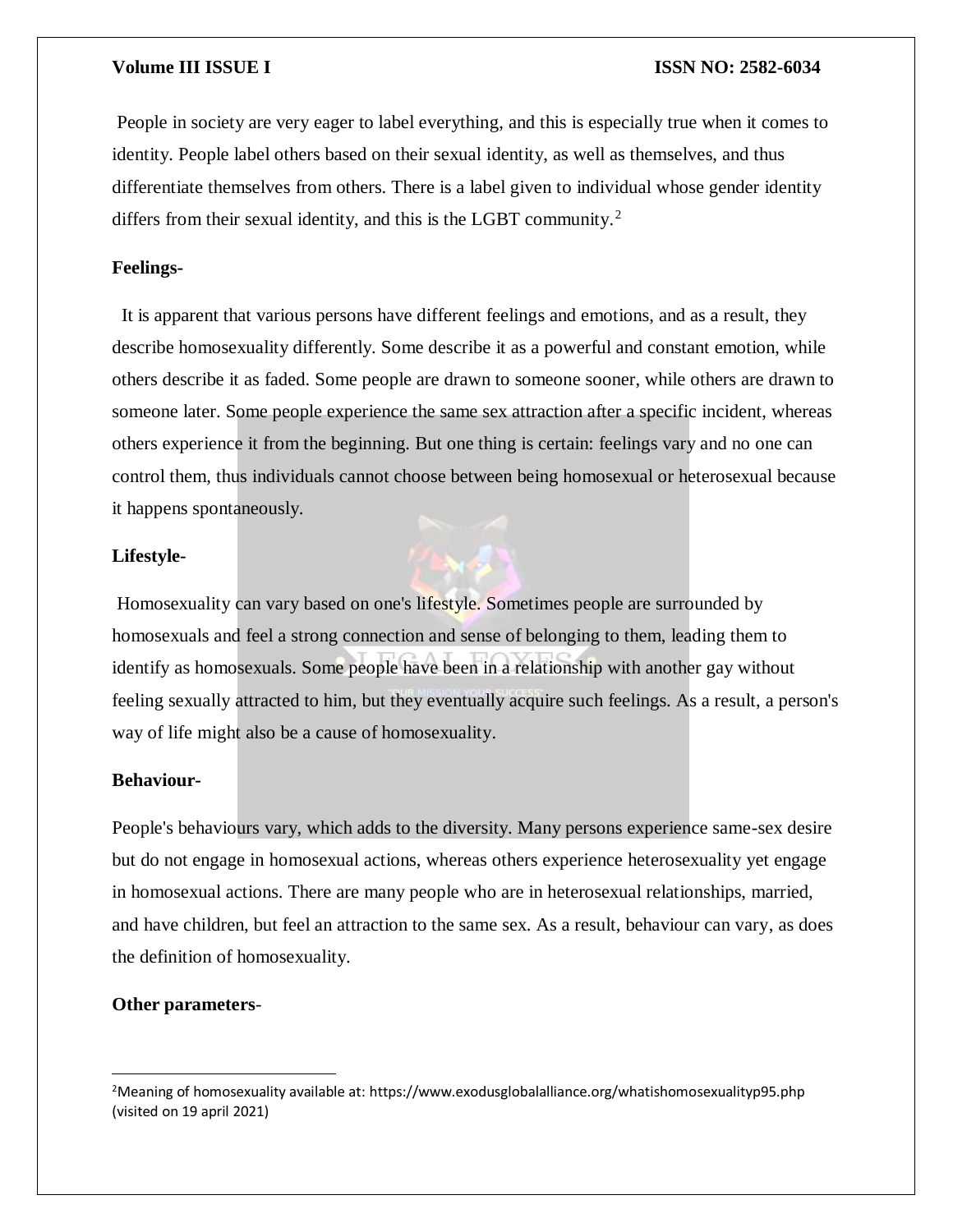Other causes of homosexuality include biological, social, and psychological factors. There is no clear evidence, yet some scientists believe homosexuality is natural and genetic. They thought that people are born with a specific sexual orientation as a result of genetic causes. On the other hand, homosexuality could be the product of societal influence or their psychology that developed over time in a specific society. Because one's social environment and upbringing have a significant influence in shaping one's view, homosexuality can be based on one's social environment and upbringing.

### **Challenges faced by the LGBT community**

### **Barriers in healthcare facilities**

 $\overline{a}$ 

People who identify as lesbian, gay, bisexual, or transgender (LGBT) experience unique obstacles, barriers, and challenges in finding and receiving competent and affirming healthcare.Heterosexist attitudes can have a severe impact on treatment quality, and many LGBT people are afraid to seek therapy for fear of having a bad experience. Organizations and individual therapists are not always welcoming to LGBT people, and some therapists may not even recognise their own heterosex.Staff may be critical about LGBT sexuality, or they may be misinformed/uninformed about LGBT resources.

Healthcare is not a priority for LGBTQQ people because they are afraid of what it might entail. Medicine and LGBTQ people may collide in the setting of sex reassignment, gender reassignment procedures, sexually transmitted illnesses, and mental health.<sup>3</sup>

Many transwomen decline to seek therapy at medical schools. They claim we don't want to go to medical schools even if they have a chest cold or a cough because the doctor's instant response is, "Take off your clothes, call the students, and explain this is what a trans woman looks like." They do this to their bodies without their permission. This is problematic because government medical colleges are the least expensive medical schools for them to attend. Most people, including LGB (Lesbian, Gay, and Bisexual) people, can pass (without being questioned about their sexuality) if they have a cough or cold, but not transwomen. <sup>4</sup>

<sup>3</sup> https://www.ncbi.nlm.nih.gov/pmc/articles/PMC1070935/ (visited on 19 April 2021).

<sup>4</sup> https://www.americanprogress.org/issues/lgbtq-rights/news/2018/01/18/445130/discrimination-prevents-lgbtqpeople-accessing-health-care/(visited on19April2021).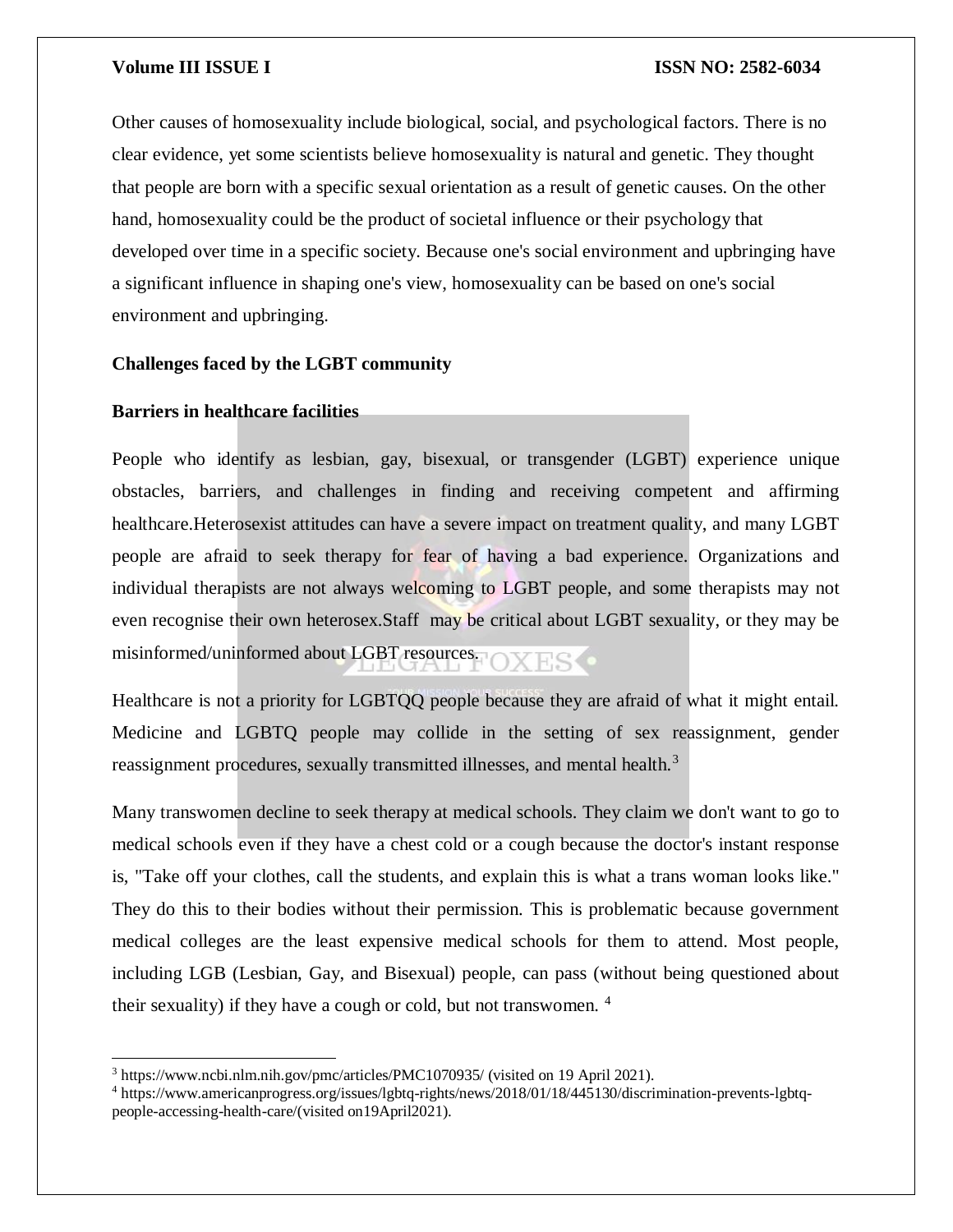### **Drug Addiction of LGBT people**

LGBT individuals are more likely than the overall population to use alcohol, tobacco, and other substances, are less likely to abstain, have higher rates of substance abuse issues, and are more likely to sustain heavy drinking into older life. LGBT people use alcohol, tobacco, and other drugs for the same reasons as everyone else, but their proclivity is increased by personal and cultural difficulties caused by anti-gay prejudice. Reliance on bars for socialisation, stress caused by prejudice, and targeted advertising by cigarette and alcohol companies in gay and lesbian publications are all seen to contribute to increased pressures on LGBT people to use drugs.

The identified six substance abuse-specific risk factors for LGBT youths.

• Belief in one's own worthlessness or badness.

• A disconnect from helpful adults and peers.

- A scarcity of alternative perspectives on difference
- Inadequate access to role models.
- Other than bars, there are few opportunities to socialise with other gays/lesbians.
- The possibility of contracting HIV.

### **Mental health issues**

 $\overline{\phantom{a}}$ 

• Depression - This group is far more likely to suffer from depression since they are unable to express their feelings to others. This continual stress frequently leads to sadness.

• Anxiety - The persistent fear of being identified as different. Many people say they struggle with the idea of coming out to their loved ones on a daily basis.

• Adjustment problems - Acceptance is not always found when they anticipate it. It might be at work, with relatives, or somewhere else.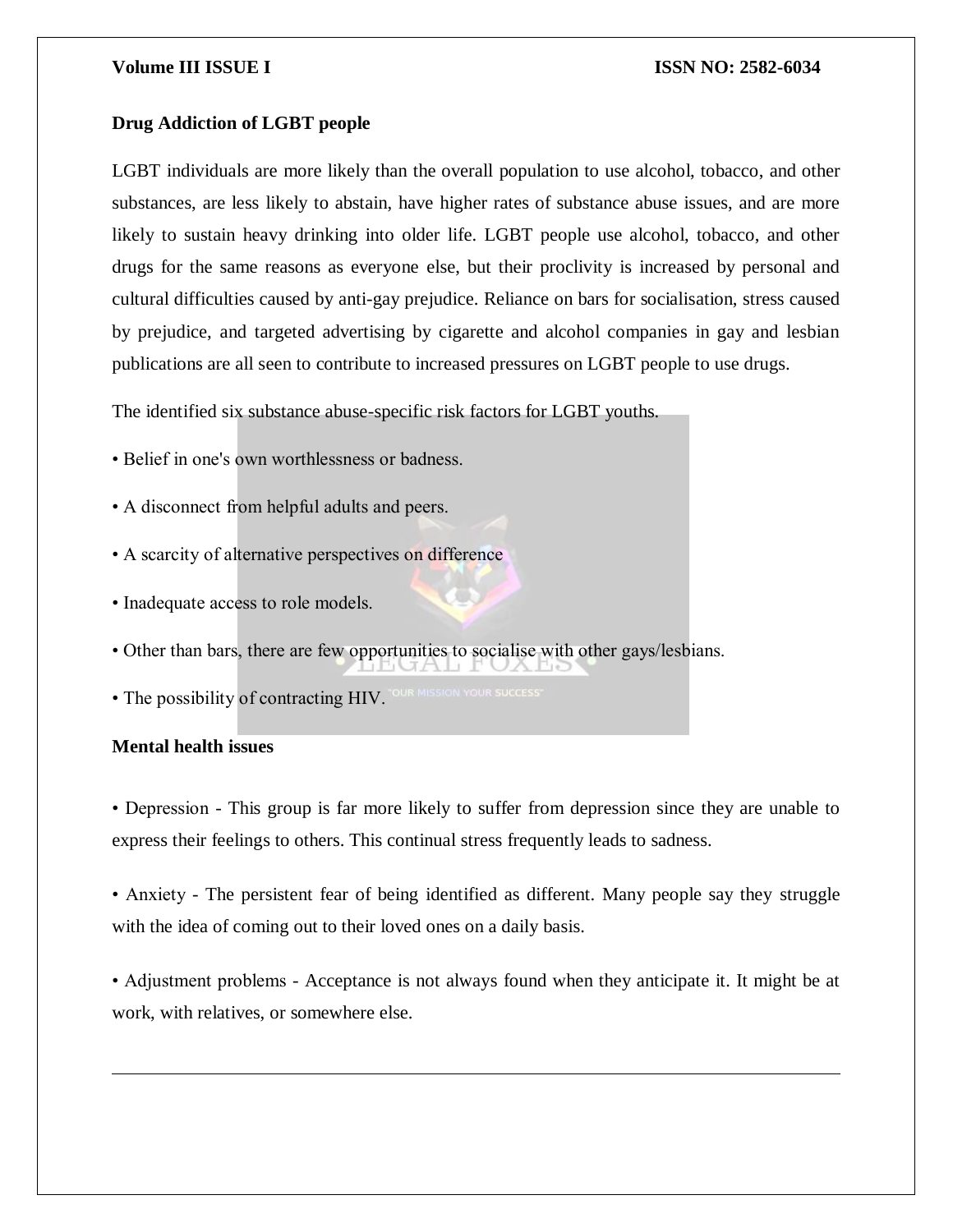• Body image issues- Many transgender people struggle with this urge for years. Few people spend the most of their lives as the sex to which they do not have a connection.

• Issues with abandonment fear  $&$  Relationship issues<sup>5</sup>

### **Experiences that could negatively impact mental health**

- Hostility or rejection from loved ones or religious groups
- Bullying at school, harassment by neighbours, danger of violence in public places
- Casual homophobic comments on a daily basis
- Prejudice/embarrassed response from professionals
- No protection against discrimination at work, housing, pensions, etc.

### **Marginalization and Social Exclusion**

Many LGBT persons are pushed to the edges of society due to the stigma linked to sexual orientation and gender identity or expression that differ from the conventional heterosexual, nontransgender norm.

This marginalisation frequently removes LGBT individuals from numerous support structures, including their own families, leaving them with limited access to resources that many others take for granted, such as medical care, justice and legal services, and education. LGBT persons are frequently denied access to basic public services such as health care and housing due to marginalisation and intolerance surrounding sexual orientation and gender identity and expression, which adds to substantial health problems.The marginalisation of LGBT persons frequently begins with the family into which they are born.

### **Impact of Exclusion and Discrimination**

 $\overline{a}$ 

Exclusion and prejudice have a significant impact on the lives of lesbian, gay, and transgender people. As a result, the following have occurred:

<sup>5</sup> https://www.slideshare.net/IPGCounseling/challenges-faced-by-the-lgbt-community-63913776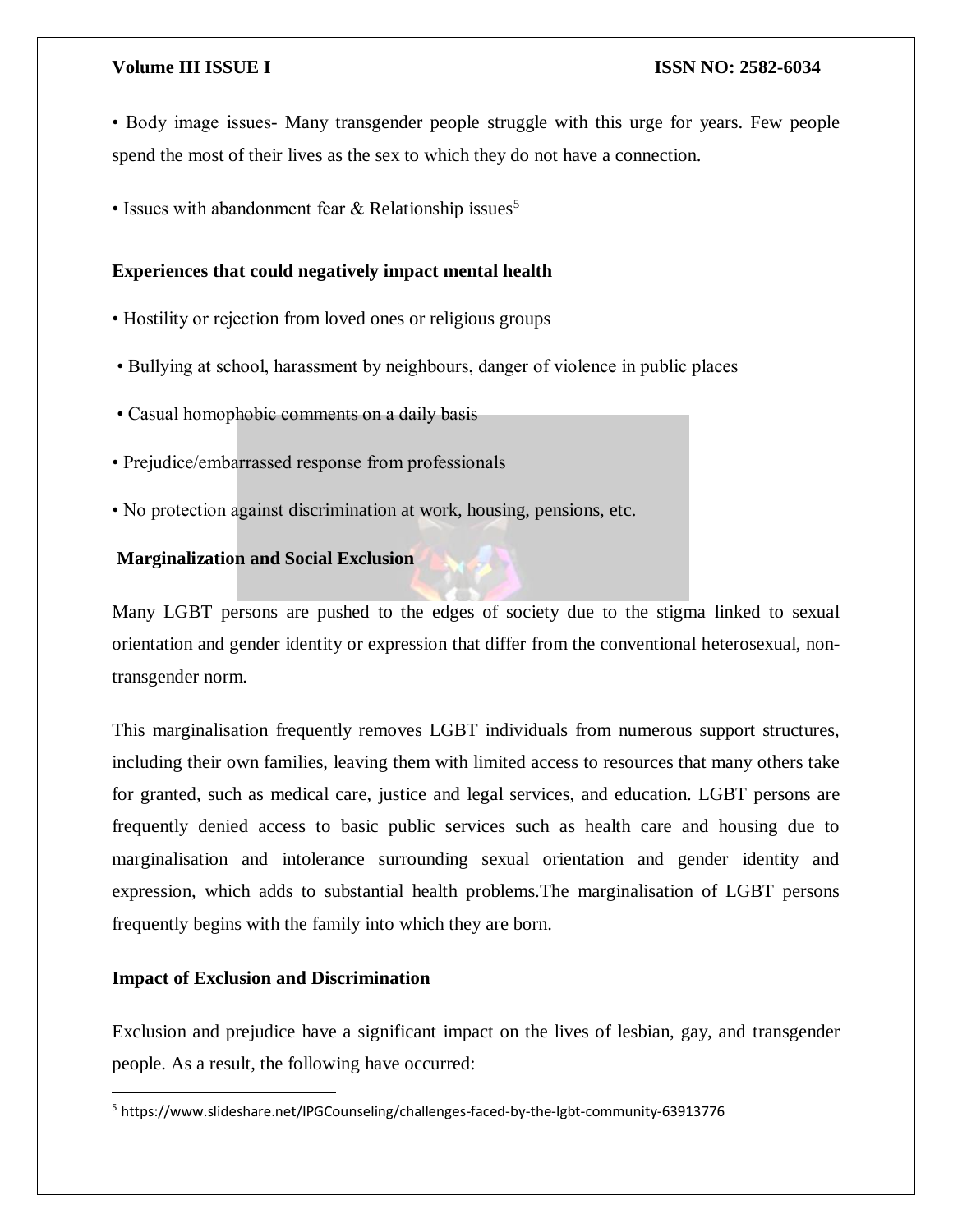- Dropping out of school earlier than others
- Leaving Home and Family
- Unable to obtain regular jobs, have fewer possibilities
- Isolation and being ignored in the community
- Inability to access various services and being unaware of what they are entitled to
- Mobility, moving to different areas (such as the city and urban areas)
- Lack of family and social support
- Migrate to other nations in search of a better living and acceptance
- Rejected from Religion (especially Muslims and some Christian Fundamentalist factions)
- Suicide Attempt
- Decide to follow in their parents' footsteps by marrying opposite sex and subsequently divorcing.

### **Problems of Homelessness**

A shortage of housing and resources that suit the special needs of LGBT individuals who are homeless is one of the many issues they face

Homeless LGBT youth lack economic support, are more likely to participate in drug use and unsafe sexual behaviours, and are more likely to develop mental health concerns. Homeless LGBT youth miss out on education and social support during important formative years, with more than half reporting peer discrimination.

### **Problems of Homophobia**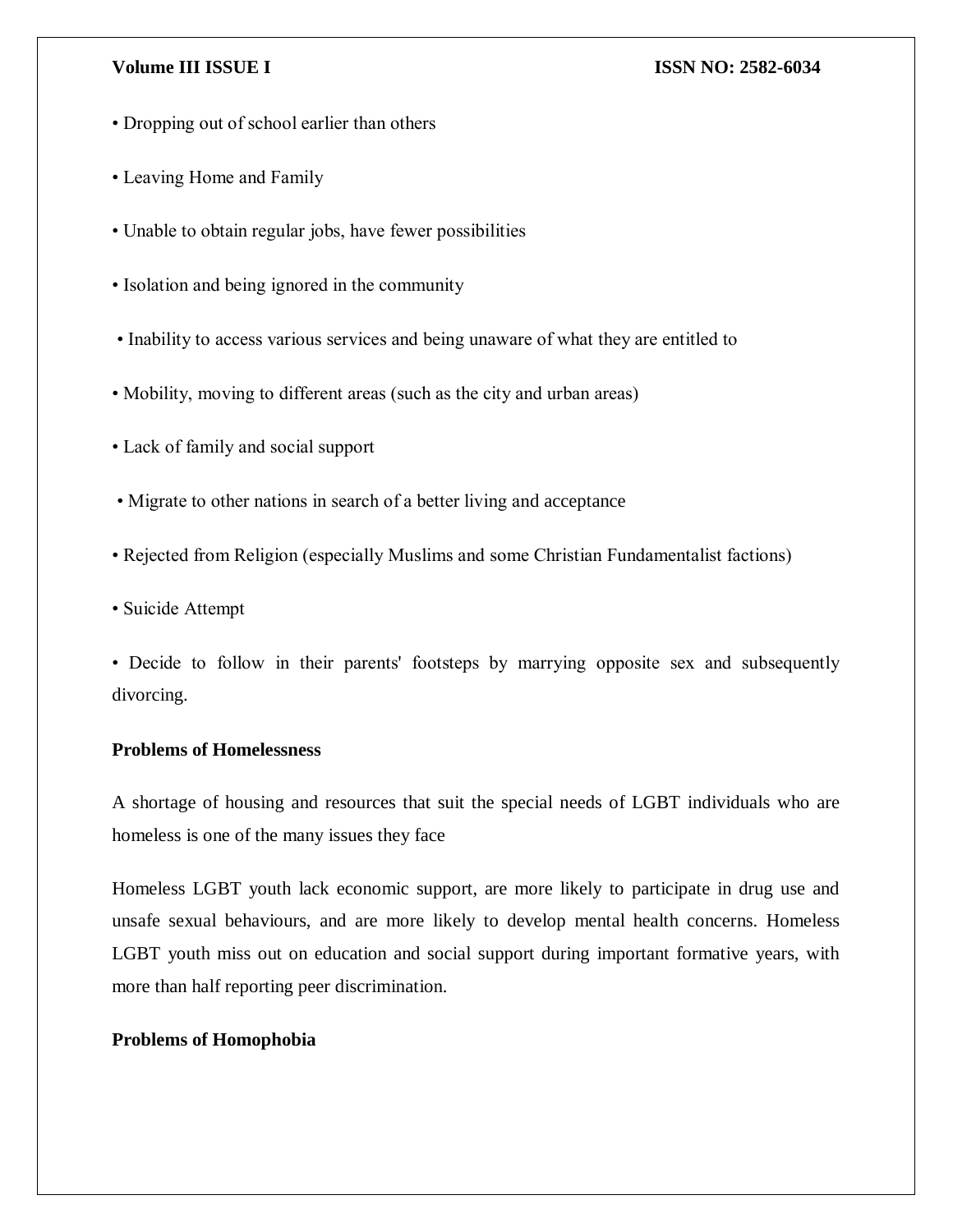Lesbian, homosexual, bisexual, and transgender people are more likely to face intolerance, discrimination, harassment, and the threat of violence because of their sexual orientation than heterosexual persons. This is because of homophobia. Moral, religious, and political convictions of a dominant group are some of the reasons that may reinforce homophobia on a larger scale. Many LGBT people are forced to conceal their sexuality because they are afraid of the harsh reactions and consequences of coming out in a hostile atmosphere.

Actually, there is no single definition of homophobia because it encompasses a vast spectrum of various perspectives and attitudes. Homophobia is often characterised as animosity or fear of gay individuals, but it can also relate to stigma associated with homosexuality based on social ideas. Negative thoughts or attitudes against non-heterosexual behaviour, identity, relationships, and community can lead to homophobic behaviour, which is at the foundation of the prejudice faced by many lesbians, gay, bisexual, and transgender (LGBT) persons. Homophobia presents itself in a variety of ways, including homophobic jokes, violent assault, occupational discrimination, and unfavourable media portrayals.

People who have been raised to believe that homosexuality is bad may have feelings of shame and self-loathing as a result of discovering they are gay, resulting to low self-esteem. Suppressing homosexuality entails denying an important aspect of a person's identity, which can have major consequences in a person's life and relationships. Furthermore, the quandary of whether or not to come out can create a tremendous lot of personal misery. LGBT people who choose to reveal their sexual orientation may encounter prejudice and discrimination from family, friends, and society as a whole.

Homophobia may be extremely damaging and disruptive to people's lives. Many LGBT people, for example, have become homeless as a result of being rejected by their family after disclosing their sexual orientation. Homophobic people play a significant role in interfering with the lives of LGBT people. They are unable to control their feelings of hatred and their refusal to accept LGBT people. As a result, they verbally or physically harass LGBT people and expose them to harm. LGBT people are subjected to stress, unhappiness with their surroundings, physical disruption, loneliness, and ostracism as a result of such attitudes.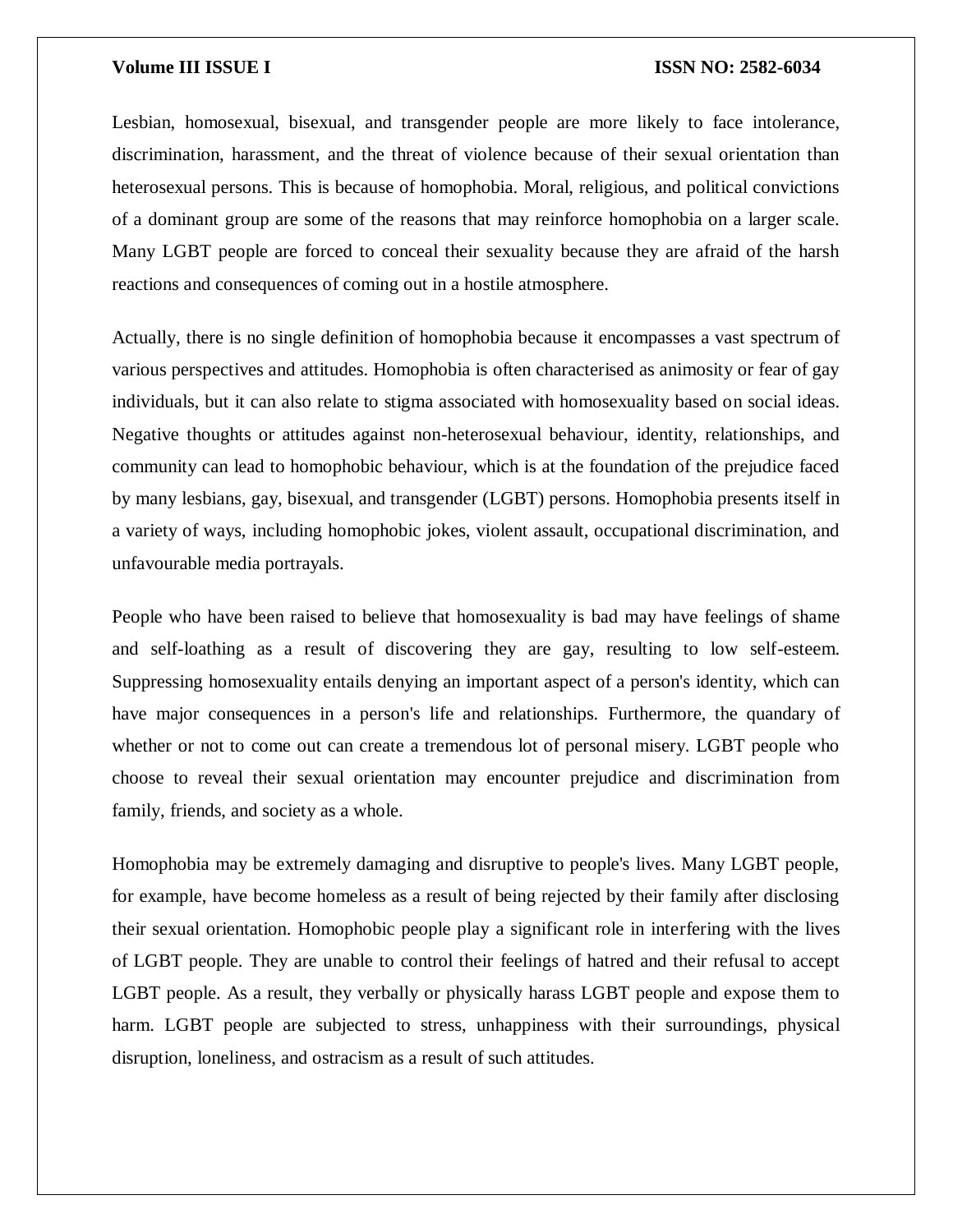### **Poor Economic Condition and Discrimination in the Workplace**

Lesbian, homosexual, bisexual, and transgender persons face racism and poverty on a daily basis, in addition to homophobia. Discrimination against LGBT people in the workplace is a significant contributor to the disparities in socioeconomic position for LGBT people. Gay and transgender people face socioeconomic inequality in large part because of occupational discrimination<sup>6</sup>. Discrimination directly causes job insecurity and high turnover, resulting in higher rates of unemployment and poverty for homosexual and transgender persons, as well as a wage disparity between homosexual and straight persons.

### **Victims of hate Crimes and Violence**

Lesbian, Gay, Bisexual, and Transgender people, as well as those assumed to be LGBT, are frequently victims of hate crimes and violence. LGBT persons face stigma and prejudice throughout their lives, and they are victims of sexual and physical abuse, harassment, and hate crimes. Other variables that may have an impact on LGBT people's mental health and well-being include the process of coming out (disclosing one's LGBTQ status to others), gender transition, internalised oppression, loneliness and alienation, loss of family or social support, and the effects of HIV and AIDS. However, the experiences of LGBT people with violence and prejudice vary depending on a variety of criteria such as colour, gender, income, immigrant status, and language problems. LGBT immigrants are more likely to encounter violence because of their race and ethnicity, as well as their sexual identity and gender identity.

### **Problems of Terminology**

 $\overline{\phantom{a}}$ 

Language problems arise when terminology is ambiguous or when terminology is associated with negative perceptions. When the vocabulary used to describe lesbians, gay men, and bisexual people is overly ambiguous or the concepts are inadequately defined, problems arise. Language may be ambiguous in reference, leaving the reader unsure of its meaning or inclusion and exclusion criteria; and the term homosexuality has historically been associated with deviance,

<sup>6</sup> LGBT From Wikipedia, the free encyclopedia, from http://en.wikipedia.org/wiki/LGBT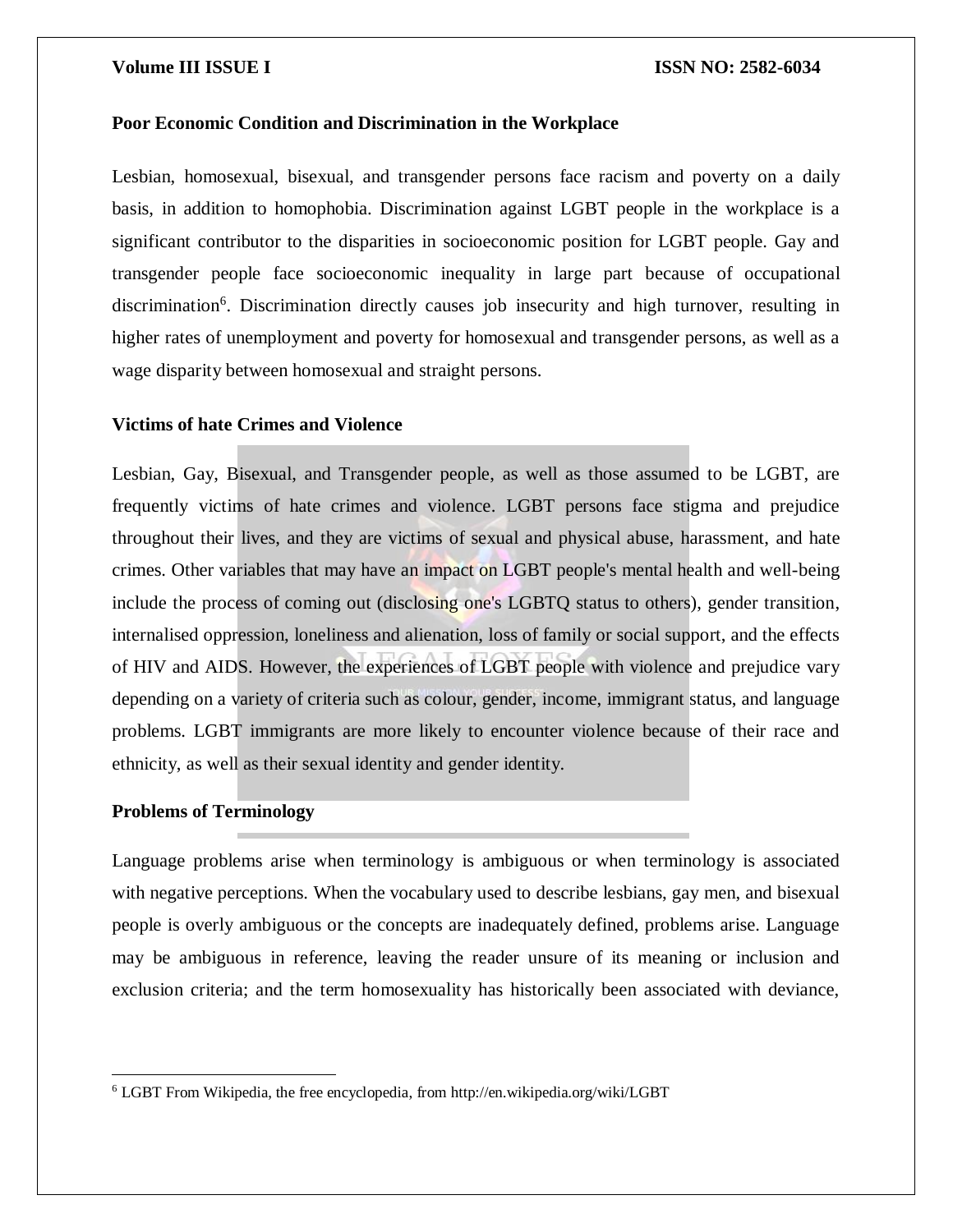mental illness, and criminal behaviour, and these negative stereotypes may be perpetuated by biassed language.

For psychological literature, the term sexual orientation is favoured over sexual preference, and it relates to lesbian, gay, bisexual, and heterosexual people's sexual and affectional relationships. The term preference implies a level of deliberate choice that is not always stated by lesbians and gay men and has not been proven in psychological studies. Lesbian sexual orientation, heterosexual sexual orientation, gay male sexual orientation, and bisexual sexual orientation are more appropriate than lesbianism, heterosexuality, homosexuality, and bisexuality.

### **CONCLUSION AND RECOMMENDATION**

- Everyone should be able to be proud of themselves and others they care about. We all have the right to freely express ourselves. Article 19 of the Universal Declaration of Human Rights (which for the first time lays out the rights to which we are all entitled) safeguards everyone's freedom to freely express themselves.
- Ending homophobia and transphobia will save lives. Anti-lgbti harassment puts those who identify as LGBT at a higher risk of physical and psychological damage. Everyone has the right to life, liberty, and security. TOUR MISSION YOUR SUCCESS'
- We may learn how to remove many of the limits imposed by gender norms by loving lgbti persons and recognising their identities. These stereotypes have a negative impact on society because they define and limit how people are expected to live their lives. By removing them, everyone is free to reach their full potential, free of unfair social restraints.
- Lgbti persons, particularly transgender and gender nonconforming people, are frequently subjected to economic and social discrimination. Fighting for more inclusive policies for people of all sexual orientations and gender identities will give them access to their rights to health, education, housing, and employment.
- Don't turn your back on someone from the community if you know them. Accept them for who they are and act normally in their presence. Just like you do not violently decide on your favourite colour or food, you do not aggressively decide on your sexuality and attraction. It is